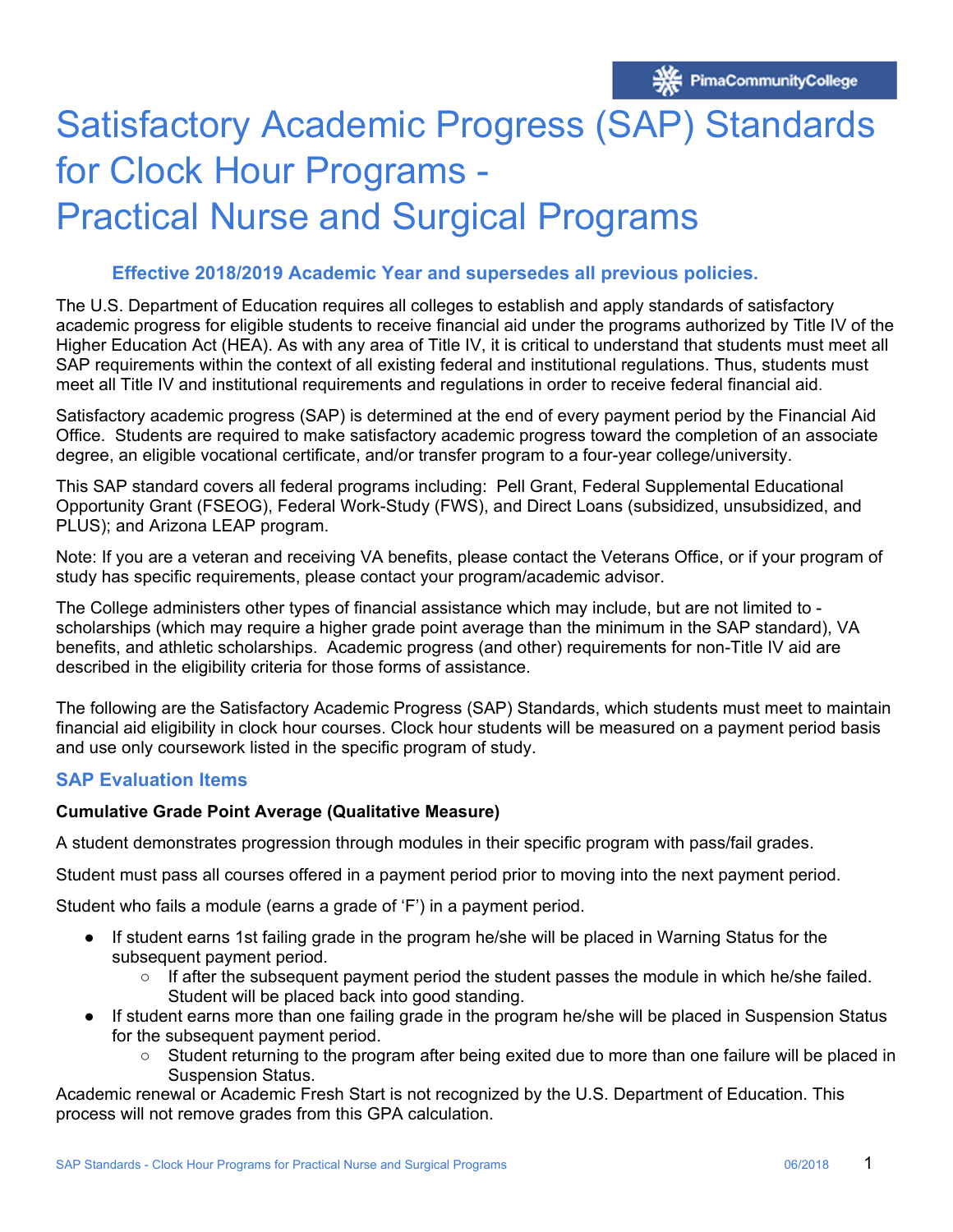#### **Course failures:**

Successful completion of coursework is defined as earning a grade of P. While, grades of W (Withdrawn) documents that the student is on an approved Leave of Absence (LOA) and IP (In Progress) indicate that a student is enrolled in a class that crosses over academic years. All grades of F (Fail) are defined as unsuccessful completion.

## **Cumulative Pace of Completion (Quantitative Measure)**

A student must complete at least 90% of the total number of hours scheduled for each payment period (Attempted hours divided by scheduled hours). For this calculation, there is no rounding.

Academic renewal or Academic Fresh Start is not recognized by the U.S. Department of Education. This process does not remove clock hours from this calculation.

The numbers that result from the quantitative calculation for SAP are not rounded, they are truncated. For example, if the completion ratio is 89.6666% is truncated to 89.66% it is not rounded to 90%. Thus, a student's rate of completion must be equal to or above the minimums cited in the SAP standard without rounding.

The completion percentage will include all attended hours as completed hours and scheduled hours as attempted hours.

#### **Maximum Timeframe**

The total number of scheduled hours for the specific program, this includes prior hours if the student is retaking a module that was taken in a prior enrollment or if a student is repeating any coursework within the same enrollment. Student attending a clock hour program will be limited to 111% of the hours required to complete the student's program of study. For example, a student enrolled in 1,350 hour program may be paid financial aid for up to 1,498.50 scheduled hours before losing eligibility to receive further financial aid.

Additionally, a student's eligibility may be determined earlier if it is mathematically impossible for the student to complete the program within the maximum timeframe. For example, a student has attempted 900 hours towards a 1,350 hour program, however the student is scheduled to attend another 900 hours before completing the program. Therefore, it is mathematically impossible as the student will need more hours than the maximum timeframe allows for the student to complete the program within the maximum timeframe.

If a student is unable to complete a degree or certificate program within the 111% timeframe calculation, the student is ineligible for financial aid as the student is not capable of completing the requirements within the regulatory guidelines.

#### **Additional Certificates**

Students who complete a clock hour certificate and seek additional clock hour certificates. Clock hours attempted from prior certificates will only be included in the SAP calculation if the module or coursework is included in the new certificate the student is trying to attain.

For example, student completed clock hour nursing assistant program and is now enrolled in the practical nursing program. The prior hours are included since nursing assistant is part of the practical nursing program. However, if a student completed the nursing assistant program and is now enrolled in the culinary program, the hours from nursing assistant will not be included in the SAP calculation.

#### **Repeating Coursework**

Grades for prior attempts are included when calculating the qualitative component (grade-based). Example: Student earned an 'F' in HO 818, but repeated the course and earned an 'P'. Both grades of 'F' and 'P' will be used in the calculation.

Additionally, repeated hours will be included in both attempted and scheduled hours when assessing the student completion percentage. Example: Student earned an 'F' in HO 818, but repeated the course and earned an 'P'. The student attempted 300 hours (150 hour each time) and attended all the hours scheduled .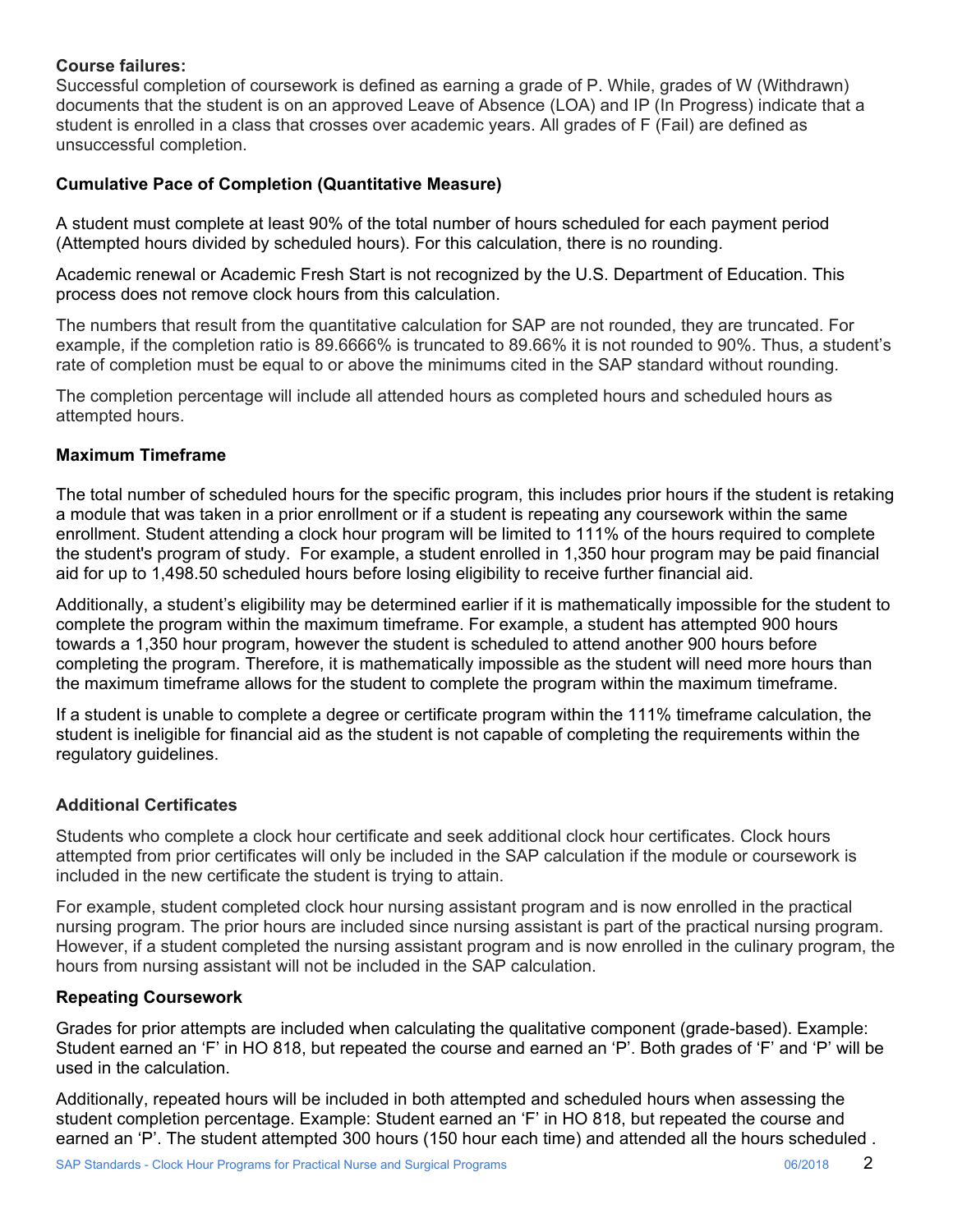The student has a 100% completion rate in HO 818.

Lastly, the scheduled hours used in determining the completion rate will also be included in measurement of maximum timeframe.

# **Satisfactory Academic Progress (SAP) Standards - Statuses**

Satisfactory Academic Progress is determined at the end of each payment period (scheduled clock hours). All payment periods at Pima Community College are included when determining a student's satisfactory academic progress, even if the student did not receive financial aid in the past.

There are defined outcomes once SAP has been determined at the end of each payment period (each program may have different payment periods), below is an example of a payment period:

If the college states an academic year for a clock hour student is 900 hours (38 weeks). The principles below would be followed:

- Programs lasting less than one year (900 hours) in length would be split into 2 equal payment periods.
	- Example: Program is 672 hours (28 weeks) in length
		- Each payment period would be 336 hours (14 weeks)
- Programs lasting more than one year length (1,350) hours would first split into 2 equal payment periods of 450 hours for the first academic and split the remaining hours in the second academic year unless the remaining hours are less than 450.
- Example: Program is 1350 hours (57 weeks) in length
	- 1st Academic year
		- Each payment period would be 450 hours (19 weeks)
	- 2nd Academic year
		- Last payment period would be 450 hours (19 weeks)

Satisfactory Academic Progress Standards for clock hour students, for financial aid purposes, will be each payment period using defined grades.

#### **Financial Aid Good Standing Status**

Student has met all of the requirements of satisfactory academic progress and will continue to be eligible for federal and state financial aid grants and loans, as long as all other financial aid requirements are met.

#### **Financial Aid Warning Status**

Student did not meet all the requirements of satisfactory academic progress and are now placed on "Warning". Students will receive financial aid if they are on "Warning" status, as long as all other financial aid requirements are met.

Students have the current term in which they have been placed on "Warning" to meet all of the conditions of satisfactory academic progress or they will be disqualified from financial aid for the next term.

Students must meet all of the SAP standards to be considered to be in good satisfactory academic standing. The College issues a formal warning payment period to students at the end of the first payment period during which they fail to meet one or more of the SAP standards. Students who enroll during their warning payment period and who still have not met all of the SAP standards at the end of their warning payment period are immediately ineligible for Title IV financial aid for the subsequent payment period. Students who have not met all of the SAP standards are ineligible for Title IV aid at the end of the warning payment period whether or not they received financial aid during the warning semester.

Students may not be eligible for a warning semester if they previously failed one or more SAP requirements and continued their enrollment without being issued a warning payment period. Students are subject to current SAP standards and requirements regardless of those that may have been in place during their past semesters of enrollment.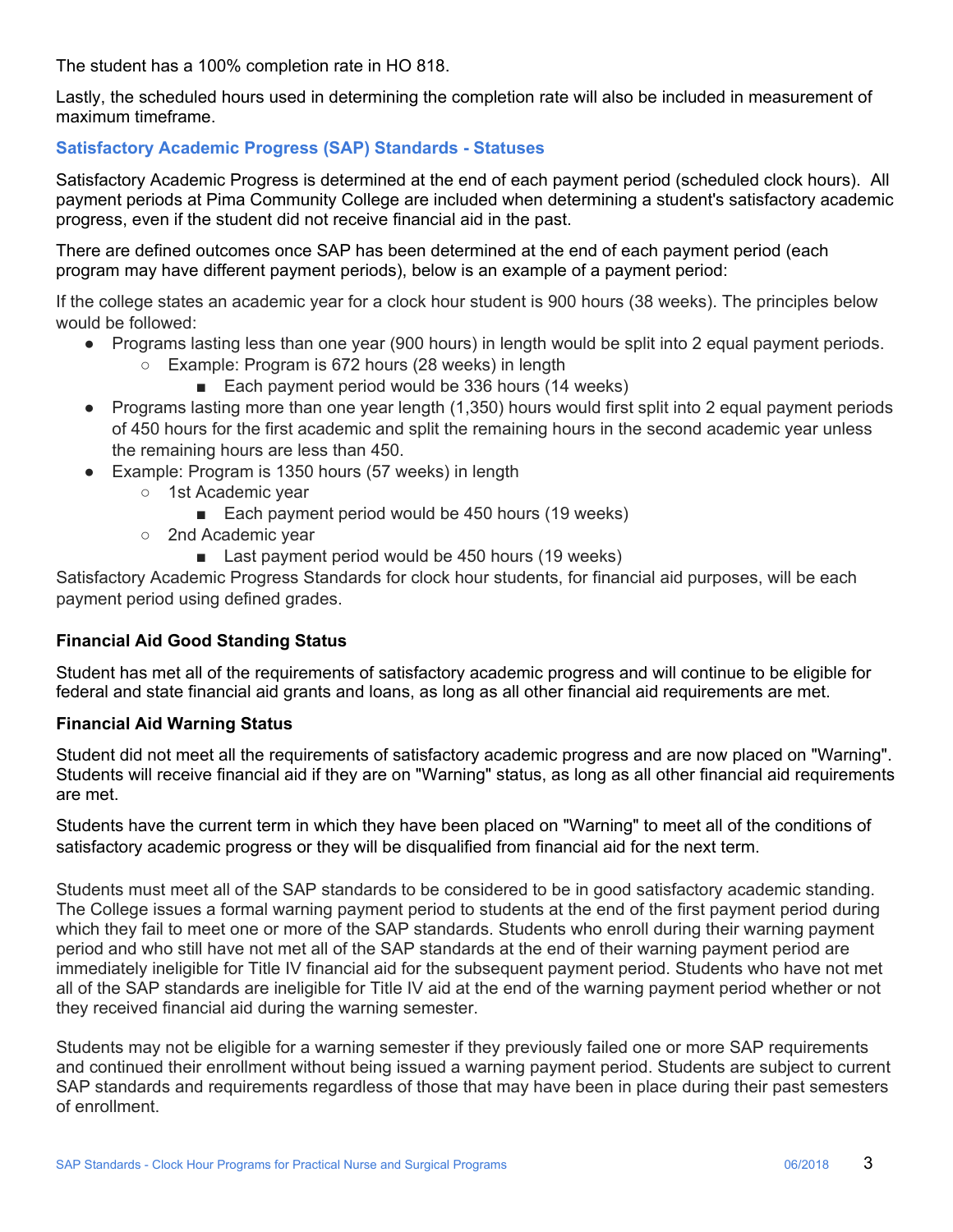Students who meet all of the SAP standards during their payment period of warning are returned to good satisfactory academic standing for financial aid. If a student who has returned to good standing subsequently completes a payment period and has not met all of the SAP standards the student will again be placed on warning for the subsequent payment period of enrollment.

Example: 1st payment period - warning status 2nd payment period - good standing 3rd payment period - warning

A student may not have more than one sequential warning status; but, must come into good SAP before a second warning status may be applied.

Students who fail to reach all of the cumulative SAP standards after a warning payment period and are therefore not in satisfactory academic standing are ineligible to receive further Title IV funding, unless they have submitted an appeal (as below) which is approved by the PCC Financial Aid Appeal Committee. Students who submit an appeal, which is approved, will be placed in Financial Aid Probation status and required to follow an academic plan.

# **Financial Aid Probation Status**

Students who fail to reach all of the SAP standards and are therefore not in satisfactory academic standing are only eligible to receive further Title IV funding if they enroll using their own resources until they meet cumulative SAP standards or submit a SAP appeal (as below) and are approved by the SAP appeals committee or college designee. Students who submit an appeal that is approved will be placed on probation and must follow an academic plan prescribed by an academic advisor/counselor. During a probationary semester the student must pass 100% of attempted courses in the period while passing each course in the payment period or meet the cumulative SAP standards, in which case the student has achieved Good Standing. Students who fail to meet either conditions of the probationary payment period will be suspended from further Title IV funding. A suspended student may submit a second appeal as long as the appeal reflects new extenuating circumstances. If approved, a student may be reinstated Title IV aid if all other eligibility requirements are met. Students are also required to meet the College's academic standards during any probationary semester.

#### **Financial Aid Suspension Status**

Students who are not meeting cumulative SAP standards and are not eligible for warning status, and have not successfully appealed (or failed to meet conditions of approved appeal) will be placed or remain on suspension status. Students on financial aid suspension are not eligible for Title IV aid but may appeal their suspension.

#### **Re-establishing Aid Eligibility**

Students who choose not to appeal, or whose appeals are not approved, may be able to re-establish eligibility for Title IV aid. Such students may (if they are otherwise eligible) continue to enroll for courses at the College at his/her own expense until they have met all of the SAP standards that are applicable for the receipt of Title IV aid. Neither paying for one's classes nor sitting out for a payment period affects a student's academic progress standing, so neither (alone or together) is sufficient to re-establish aid eligibility, if the student has not met all of the SAP standards.

#### **Appeal Process for Financial Aid Reinstatement or Extension**

HEA regulations allow but do not require an institution to permit students who are not in satisfactory academic standing to appeal his/her status in order to receive Title IV funds. PCC allowaTitle IV applicants and recipients, who are not in satisfactory academic standing, to appeal his/her status by accessing the College's SAP appeal process as described on the website. All students who submit an appeal must also include a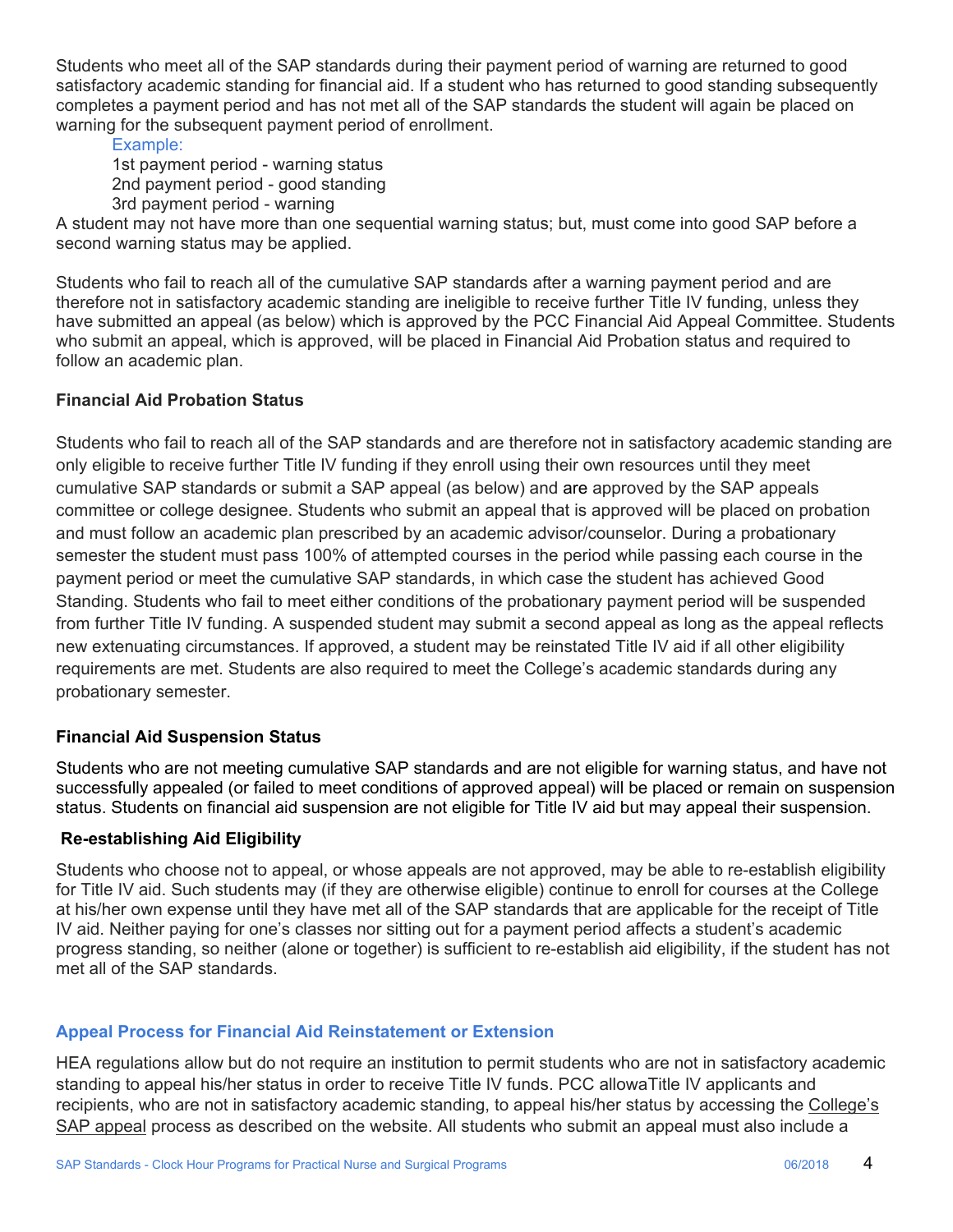prerequisite that is not a program requirement, is not eligible for Title IV financial aid. completed academic plan. Students should note that classes that are required in the academic plan may or may not be eligible for Title IV aid. It is possible that a class that is included in the academic plan, such as a

If a SAP appeal has been approved, students must adhere to all the requirements detailed in his/her academic plan as a condition of receiving financial aid. The financial aid office will review the student's progress at the end of each probationary payment period to determine if the terms of the academic plan have been met.

Students who enroll under an approved SAP appeal are required to follow his/her academic plan without deviation. Students who deviate from his/her academic plan are ineligible for financial aid. Students who wish to change his/her academic plan must submit a subsequent appeal to approve the change.

Modifications that are not considered changes and therefore do not require you to appeal include alterations in the sequence of courses, approved course substitutions, advisor approved adjustments or corrections and schedule updates that are initiated by the college such as to program of study requirements, course numbers, course descriptions and course cancellations.

As required by federal regulations, PCC reviews academic progress at the end of the payment period for those students on probation, to determine if the student is meeting the requirements of the academic plan. If the student is meeting the requirements of the academic plan and has met all SAP standards based upon the payment period grades and completion of clock hours the student is eligible to receive Title IV aid so long as the student continues to meet those requirements.

Federal and institutional SAP requirements continually change and evolve. As such, the student's original SAP appeal is also subject to review at the end of the payment period and may be rejected if it does not meet current SAP requirements, regardless of the student's academic performance during the probationary semester.

Students who experience new extenuating circumstances, that were reasonably un-foreseeable at the beginning of the probationary payment period and that are beyond the student's control, may appeal. The circumstances that are cited in the appeal must be timely to the payment period of enrollment during which the academic difficulty occurred. These extenuating circumstances must have been sufficiently disruptive that the student was prevented from continued enrollment and/or successful completion of the payment period and meeting of the SAP standards.

Students who have failed one or more of the SAP standards are required to present and document extenuating circumstances with his/her appeal.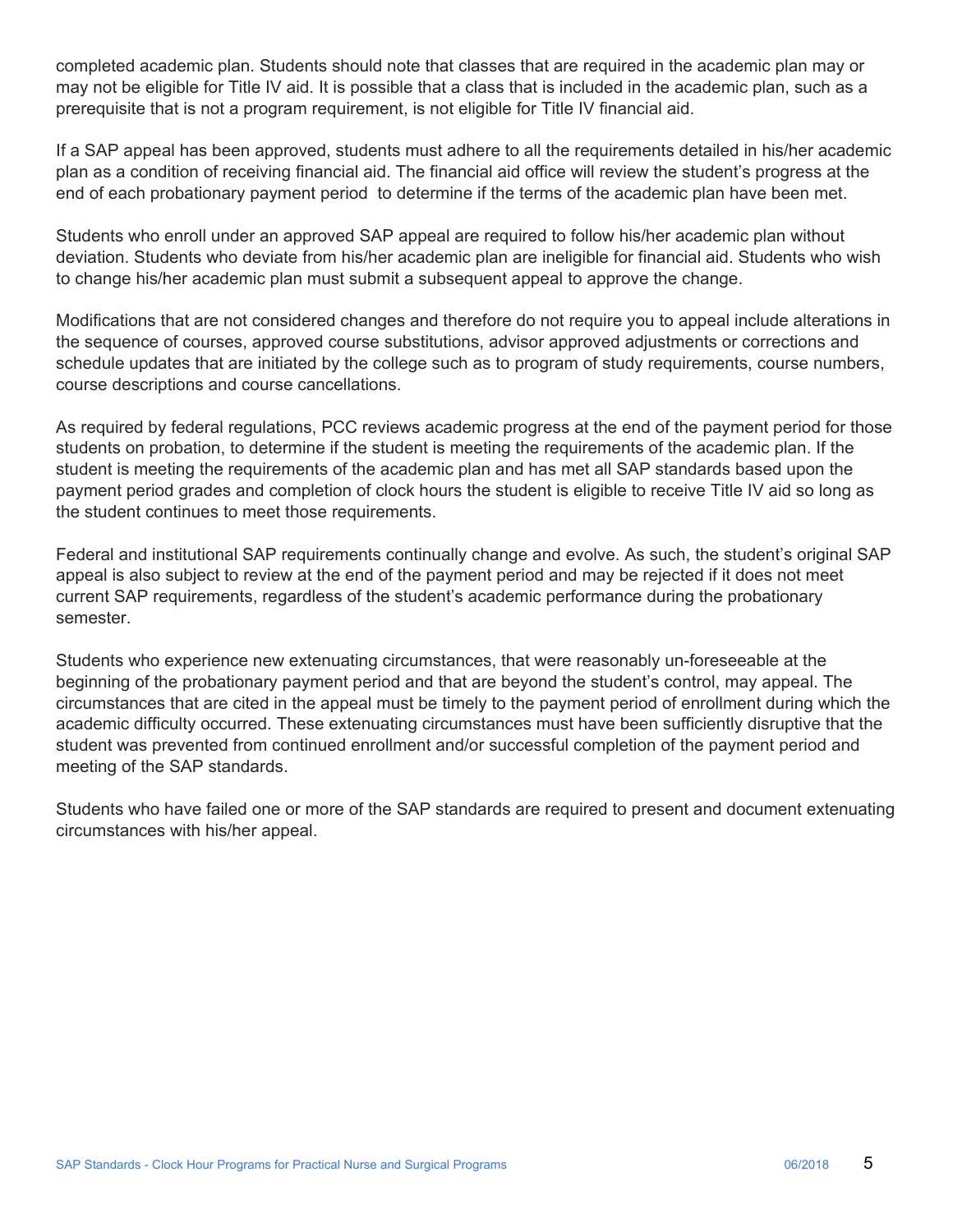# **Extenuating Circumstances**

Circumstances such as youth, being a first time college student, difficulty adjusting to college, time management issues, failure to balance social life against academic workload requirements, lack of focus, prioritization of other activities above coursework and inability to afford enrollment expenses in the absence of financial aid are not alone sufficient to qualify as extenuating.

Documented extenuating circumstances might include, but are not limited to:

- Major illness or injury for student, spouse of student's immediate family
- Loss of employment for the student, student's spouse, or parents
- Student or parents marital status change; i.e., separation or divorce
- Death in the student's immediate family
- Deployment to active duty/reserves by the student, student's spouse, student's parents
- Natural disaster affecting the student, student's spouse, or student's parents

All SAP appeals will be evaluated by the SAP appeals committee or its designee. The SAP appeals committee determines whether or not the circumstances that the student submitted in the appeal are extenuating. As noted in the instructions that accompany the SAP appeal process, the student must document all extenuating circumstances, explain changes that will allow for academic success during future enrollment, and must submit an advisor-approved academic plan.

Documentation typically consists of provider confirmation of injury or illness, an employer's separation letter, police incident or accident report, attorney's letter, divorce decree, deployment orders, obituary or death certificate as applicable; however, the SAP appeals committee or its designee solely determines the sufficiency of documentation in accordance with the circumstances presented.

The student's extenuating circumstances must have been reasonably un-foreseeable and also must have been beyond the student's control. Please note, having extenuating circumstances does not in any way guarantee that your SAP appeal will be approved. If your circumstances were reasonably foreseeable, pre-existing, are deemed to have been within your control, or were present and you decided to enroll anyway, your SAP appeal is likely to be denied. Your SAP appeal is also likely to be denied if you enrolled for more than two payment periods without seeking intervention and treatment for an existing issue (or issues).

If a SAP appeal is approved for a student who does not enroll for the next scheduled payment period, the approval is subject to resubmission to the SAP appeals committee or its designee for reevaluation. If the SAP appeals committee or its designee confirms that the approval is still valid the student is eligible to receive financial aid so long as all other eligibility criteria are met.

If the SAP appeals committee or its designee determines that the approval is not valid the student is ineligible for any financial aid that is governed by the SAP standards. The student may be eligible to submit a new SAP appeal and should review the current SAP appeal guidelines.

If your SAP appeal is denied you can only re-appeal if you have extenuating circumstances and/or documentation that you did not include with your initial submission. Re-appealing because you do not agree with the SAP Appeal Committee's decision is not a valid basis upon which to submit another appeal.

# **Leave of Absence (LOA) for Clock Hour Students**

A student granted an LOA that meets the criteria in this section is not considered to have withdrawn, and no Return calculation is required (if LOA is approved through federal financial aid). Upon the student's return from the leave, he or she continues to earn the federal student aid previously awarded for the period.

Leave of Absence 1. A Leave of Absence (LOA) is requested by a student due to unforeseen barriers that prevent them from completing training and have a reasonable expectation of the student's return.